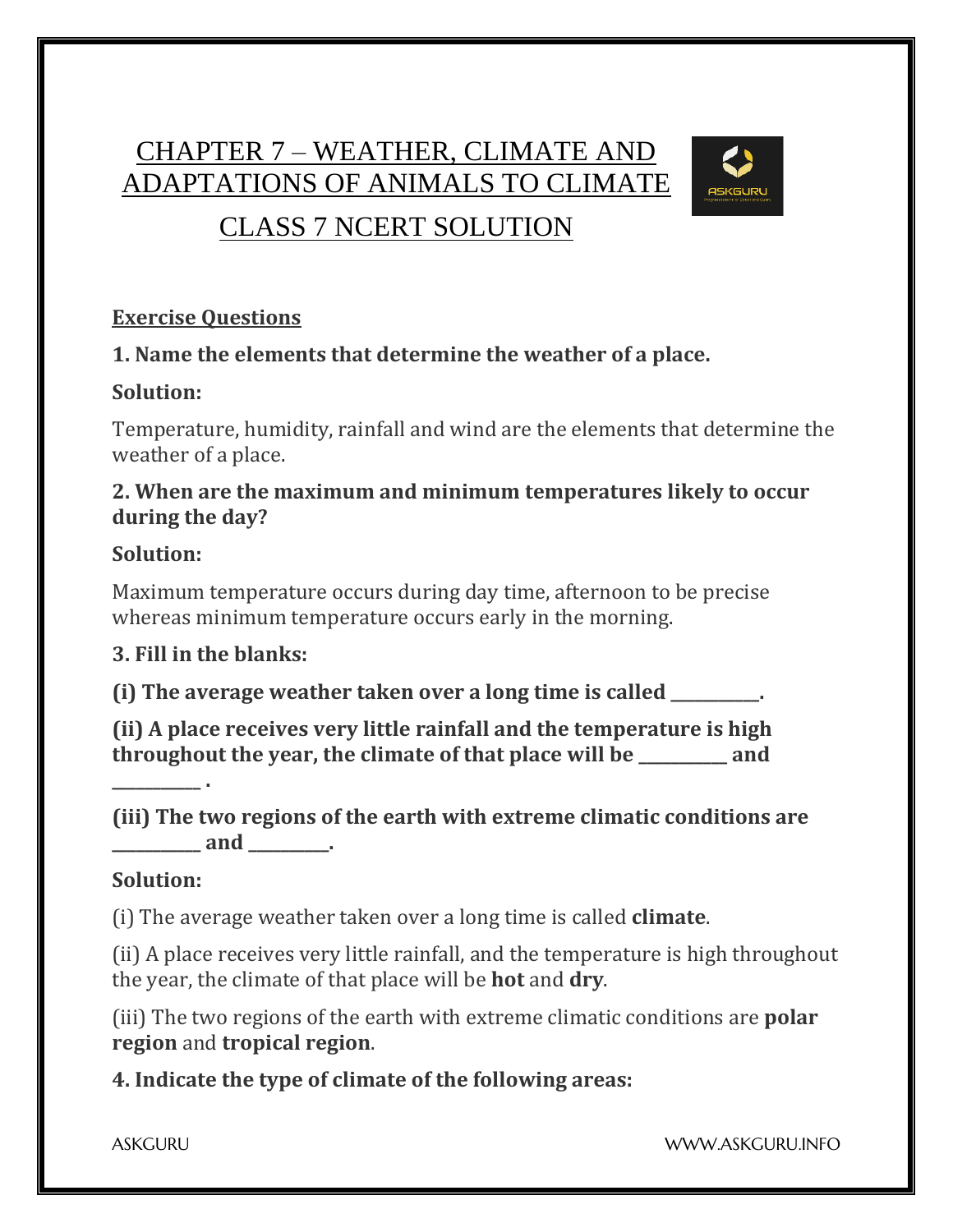**(a) Jammu and Kashmir: \_\_\_\_\_\_\_\_\_\_\_\_\_\_\_\_\_\_\_\_\_\_\_\_\_\_\_\_\_\_\_\_\_**

**(b) Kerala: \_\_\_\_\_\_\_\_\_\_\_\_\_\_\_\_\_\_\_\_\_\_\_\_\_\_\_\_\_\_\_\_\_\_\_\_\_\_\_\_\_\_\_\_**

**(c) Rajasthan: \_\_\_\_\_\_\_\_\_\_\_\_\_\_\_\_\_\_\_\_\_\_\_\_\_\_\_\_\_\_\_\_\_\_\_\_\_\_\_\_\_\_**

**(d) North-east India: \_\_\_\_\_\_\_\_\_\_\_\_\_\_\_\_\_\_\_\_\_\_\_\_\_\_\_\_\_\_\_\_\_\_\_\_\_**

# **Solution:**

(a) Jammu and Kashmir: **moderately hot and wet**

(b) Kerala: **hot and wet**

(c) Rajasthan: **hot and dry**

(d) North-east India: **wet**

**5. Which of the two changes frequently, weather or climate?**

# **Solution:**

Weather changes frequently but not climate

**6. Following are some of the characteristics of animals:**

**(i) Diets heavy on fruits (ii) White fur**

**(iii) Need to migrate (iv) Loud voice**

**(v) Sticky pads on feet (vi) Layer of fat under skin**

**(vii) Wide and large paws (viii) Bright colours**

**(ix) Strong tails (x) Long and large beak**

**For each characteristic indicate whether it is adaptation for tropical rainforests or polar regions. Do you think that some of these characteristics can be adapted for both regions?**

## **Solution:**

(i) Diets heavy on fruits- Tropical rain forests

(ii) White fur – Polar regions

(iii) Need to migrate- Polar regions

(iv) Loud voice-Tropical rain forests

(v) Sticky pads on feet – Tropical rain forests

(vi) The layer of fat under skin – Polar regions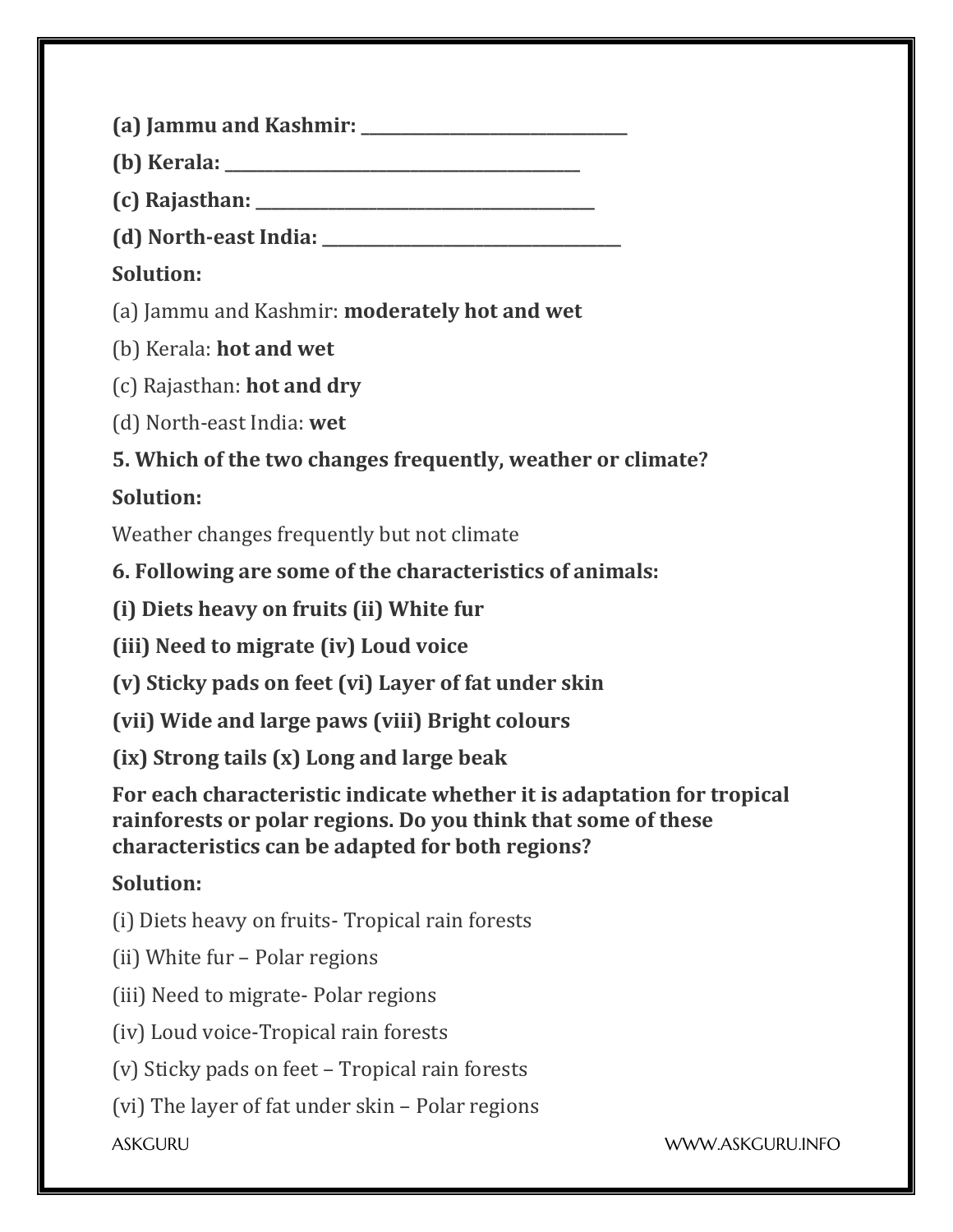(vii) Wide and large paws – Polar regions

(viii) Bright colours – Tropical rain forests

(ix) Strong tails – Tropical rain forests

(x) Long and large beak – Tropical rain forests

## **7. The tropical rainforest has a large population of animals. Explain why it is so.**

## **Solution:**

Hot and humid temperature and continuous rainfall in the tropical rainforest suit the survival of many animals; hence, the tropical rainforest has a large population of animals.

### **8. Explain, with examples, why we find animals of certain kind living in particular climatic conditions.**

## **Solution:**

Animals are adapted to survive in the conditions in which they live. Animals living in very cold and hot climate must possess special features to protect themselves against the extreme cold or heat.

Example: Polar bears have white fur so that they are not easily visible in the snowy white background. It protects them from their predators. It also helps them in catching their prey. To protect them from extreme cold, they have two thick layers of fur. They also have a layer of fat under their skin. In fact, they are so well-insulated that they have to move slowly and often rest to avoid getting overheated.

Similarly, In rainforests, Red-eyed frog has developed sticky pads on its feet to help it climb trees on which it lives.

## **9. How do elephants living in the tropical rainforest adapt itself?**

## **Solution:**

Following are the adaptation of elephants in rainforests

- It uses the trunk as nose to have strong sense of smell
- The trunk is also used to pick food
- It has modified teeth tear the bark of trees which are food for elephants
- Large ears of the elephant help it to hear even very soft sounds.